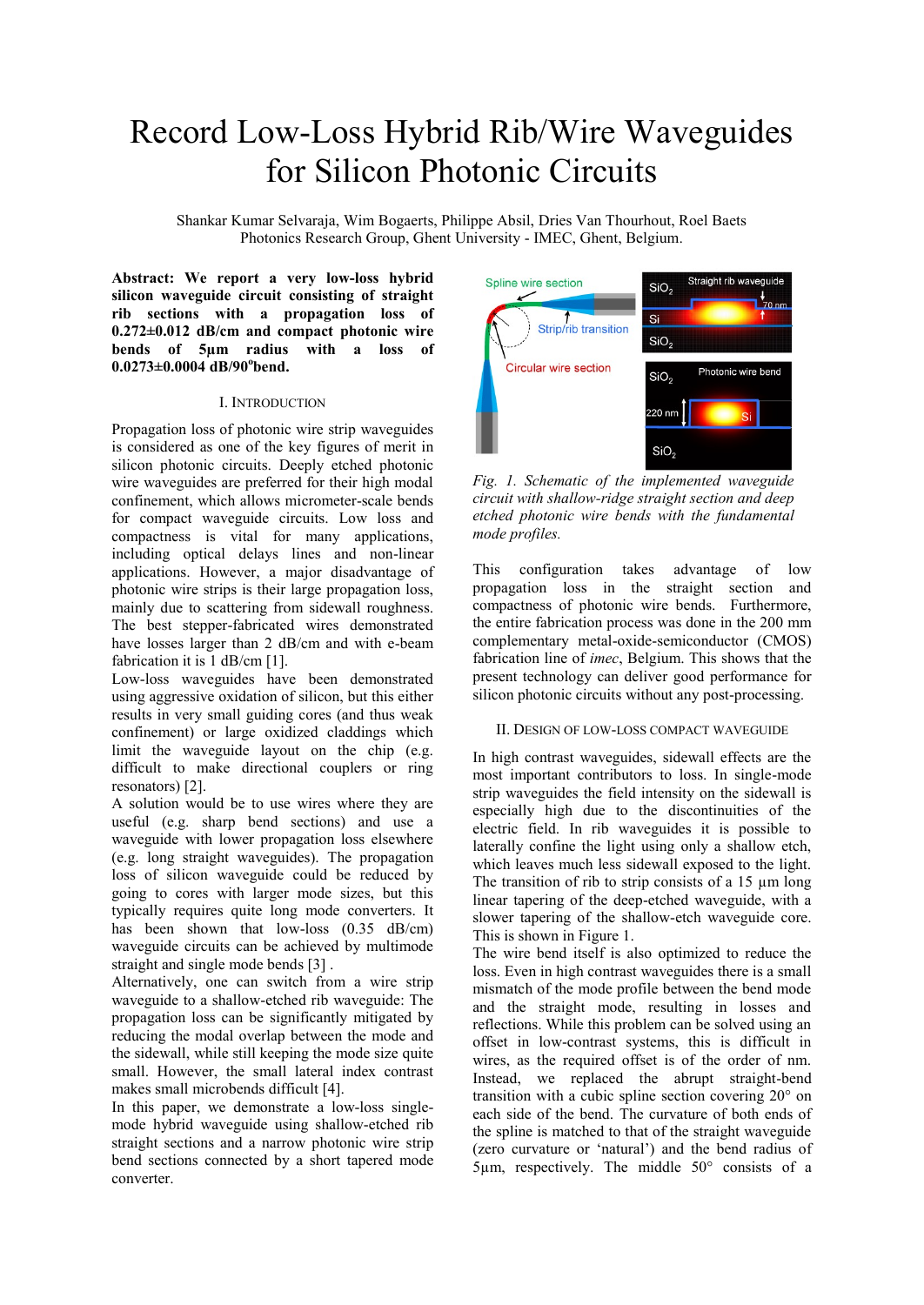circular arc segment with the same radius. The addition of a spline adds somewhat to the footprint of the bend, depending on the angular coverage of the spline. For a  $5^\circ$  this is only 20%, but when we cover the entire bend using a complete natural spline (with the same minimum bend radius) the footprint of the bend becomes almost 4 times larger than a circular bend with the same radius.

#### III. FABRICATION

The designed circuit was fabricated in a 200 mm SOI wafer consisting of 220 nm of silicon on top of 2000 nm of buried oxide layer. Fabrication of the hybrid waveguide was done in two patterning steps. The patterns were lithographically defined in a 330 nm thick photoresist using a PAS5500/1100 Deep-UV scanner operating at 193 nm optical. First the shallow-etch structures were defined, including the grating fiber couplers which are used for characterization. For this, 70 nm of silicon is etched by using a dry etch process. Next, the photonic wire structures are lithographically aligned to the previously defined shallow etched structure. High alignment accuracy  $(\leq 12 \text{ nm})$  of the 193 nm optical scanner allows good alignment between the two layers, which is crucial to avoid the mode mismatch between the shallow rib waveguide and photonic wire bends. During optical lithography the exposure dose was swept from east to west over the wafer, resulting in varying waveguide widths for the deep-etched wires. The shallow-etched structures were not varied. After lithography, the pattern in the photoresist is transferred by using chlorine and bromine based etch chemistry [5]. After patterning, the wafer was then covered with silicon dioxide as a top cladding by using plasma deposition. No additional postprocessing (e.g sidewall oxidation, chemical passivation) was done on the fabricated structures. After cladding deposition, individual chips were cleaved from the wafer for optical characterization.

#### IV. MEASUREMENT RESULTS AND DISCUSSION

We characterized the propagation and bend loss of the hybrid waveguide by measuring the transmitted power through 4-16 cm long spiral waveguides with 34-456 number of wire bends. Light from a broadband light source is coupled into the waveguides from a single-mode fiber using grating couplers. This allows reproducible and alignmenttolerant coupling. The transmitted light is coupled back to a second fiber and fed into an optical spectrum analyzer. All the measurements were for TE polarized light between 1500 and 1580nm.

Figure 1 shows the transmission plotted against the shallow-rib waveguide length and number of bends. The waveguide and bend loss is extracted by fitting a 2D-plane to the 9 measured data points. From the fitting, we extracted a propagation loss of  $0.2718 \pm 0.012$  dB/cm propagation loss for the straight shallow rib waveguide and a bend loss 0.0273±0004 dB per 90°bend. This bend loss includes all contributions from the bent waveguide itself as well as the transition sections. To our knowledge, this is the lowest loss reported for an etched single-mode waveguide in a 'thin' SOI substrate.

As mentioned in section III, we varied the exposure dose over the wafer for the patterning of the strip waveguides, so we end up with a variation in wire widths. Table I summarizes the propagation and bend loss for different wire waveguide widths. It can be clearly seen that the bend loss increases with decrease in photonic wire width, which can be attributed to a decrease of modal confinement in the wire. This in turn increases in radiation loss in the bends, but most likely also the transition loss in the taper. As the shallow-ridge waveguide width was kept constant, the propagation loss did not change significantly.

In order to discriminate the bend loss from the taper loss from the total bend loss, and to study the effect of the natural spline section, we characterized the bend loss by measuring the transmission through a set of photonic wire spirals with a fixed length of 2.3 cm – but a variation in the number of bends from 18 to 387, and with bend radii of 2, 3 and 4.5 µm. The spline angle was varied between 0 (no spline) and 45° (complete spline). Figure 3 shows the expected decrease in the bend loss with increasing bend radius. In addition, we observe an improvement of the transmission with increasing spline angle. A lowest bend loss of 0.004, 0.005 and 0.018  $dB/90^{\circ}$  was observed for 4.5, 3 and 2  $\mu$ m bends with a spline angle of  $25^\circ$ . For a bend radius of 2  $\mu$ m, the bend loss decreases by over 80% when the spline angle is increase from  $0^{\circ}$  to 45°. Also, even though the spline has a footprint penalty, it is possible to use a smaller bend radius, resulting in an overall smaller bend for the same loss (e.g. the  $10^{\circ}$  spline on a 3 $\mu$ m bend has less loss than a 5μm bend without a spline section). For the bends in the hybrid waveguides, deducting the photonic wire bend loss (0.004 dB) from the total bend loss of 0.0273 dB, we estimate an insertion loss of 0.012 dB per rib-strip transition.



*Fig. 2. Propagation loss and bend loss extraction from the fitting a 2D plane to the measured*